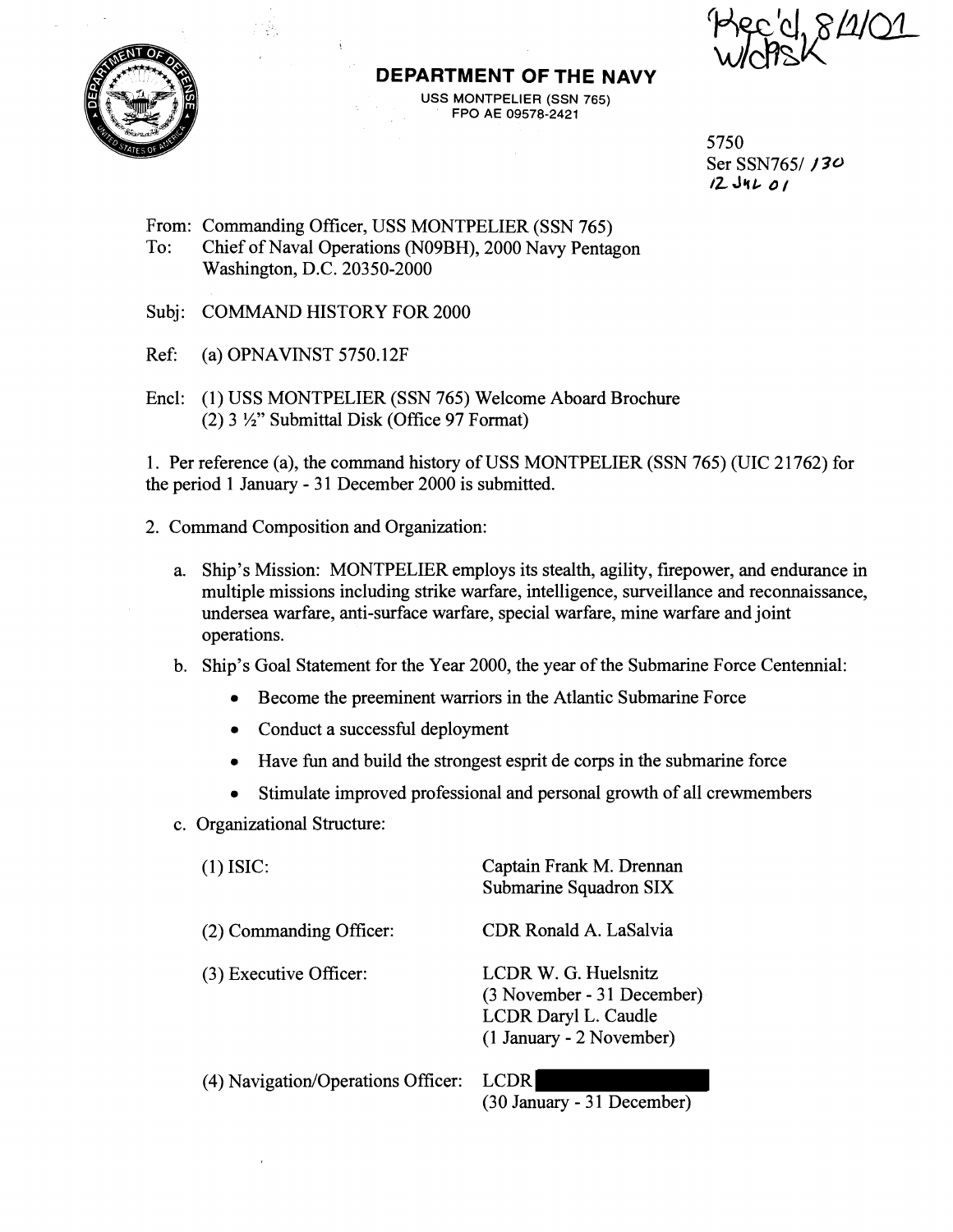

d. The Commanding Officer's biography is provided in enclosure (1).

e. USS MONTPELIER (SSN 765) was homeported in Norfolk, Virginia for this reporting period.

3. Chronology:

| Date                            |                                                | Location                                | Event                                                                                                                                                                                          |
|---------------------------------|------------------------------------------------|-----------------------------------------|------------------------------------------------------------------------------------------------------------------------------------------------------------------------------------------------|
| 1 Jan                           | $-24$ Jan                                      | Norfolk, VA                             | Standown                                                                                                                                                                                       |
| 24 Jan - 27 Jan                 |                                                | Transit                                 | <b>Enroute to Port Canaveral</b>                                                                                                                                                               |
| 27 Jan                          | $-28$ Jan                                      | Port Canaveral, FL                      | Port visit                                                                                                                                                                                     |
| 28 Jan - 29 Jan                 |                                                | Transit                                 | Enroute to AUTEC                                                                                                                                                                               |
| $29$ Jan - 4 Feb                |                                                | <b>AUTEC</b>                            | AUTEC Operations, torpedo exercises in support of<br>testing and evaluation of the Mk2 Combat Control<br>System. Participated as opposing forces for<br><b>Tactical Readiness Evaluations.</b> |
| $4 \text{ Feb} - 7 \text{ Feb}$ |                                                | Transit                                 | Enroute to Norfolk, VA                                                                                                                                                                         |
|                                 | $7 \,\text{Feb} \quad - \quad 14 \,\text{Feb}$ | Norfolk, VA                             | Upkeep                                                                                                                                                                                         |
| 14 Feb - 23 Feb                 |                                                | Virginia Cape                           |                                                                                                                                                                                                |
| 23 Feb - 27 Feb                 |                                                | <b>Operating Areas</b><br>Virginia Cape | Refresher training                                                                                                                                                                             |
|                                 |                                                | <b>Operating Areas</b>                  | Local operations                                                                                                                                                                               |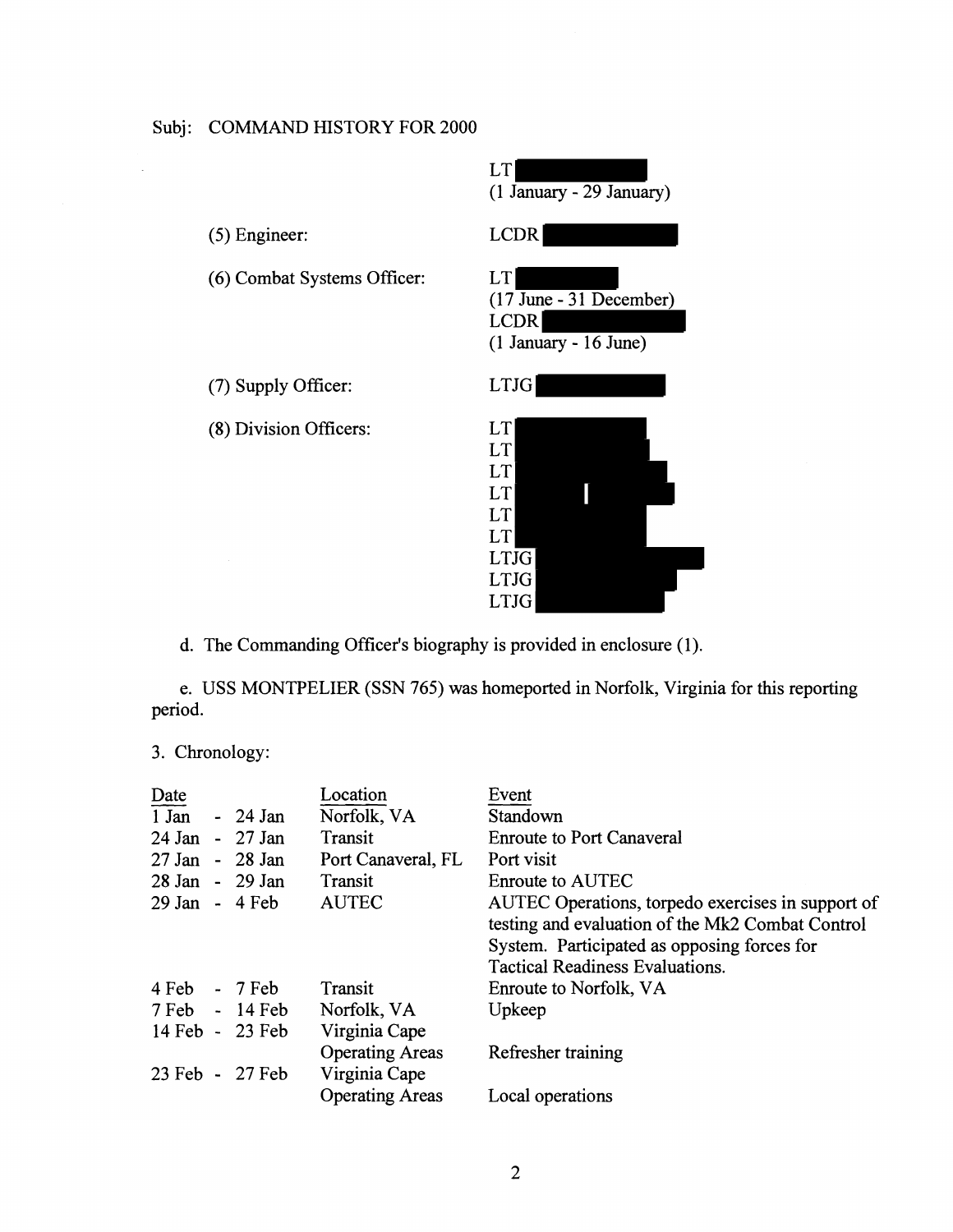| 27 Feb - 29 Feb<br>1 Mar - 2 Mar |                          |                 | Norfolk, VA<br>Virginia Cape                                                    | Upkeep                                                                                                              |
|----------------------------------|--------------------------|-----------------|---------------------------------------------------------------------------------|---------------------------------------------------------------------------------------------------------------------|
| 2 Mar                            |                          | $-10$ Mar       | <b>Operating Areas</b><br>Norfolk, VA                                           | <b>Local Operations</b><br>Upkeep                                                                                   |
| 10 Mar                           |                          |                 | Norfolk, VA                                                                     | Berth shift from Pier 23/2 to 22/1                                                                                  |
|                                  |                          | 11 Mar - 14 Mar | Norfolk, VA                                                                     | Upkeep                                                                                                              |
|                                  |                          |                 |                                                                                 |                                                                                                                     |
| 14 Mar -                         |                          | $17$ Mar        | Virginia Cape<br>Operating Areas/<br>Narragansett Bay<br><b>Operating Areas</b> | Sub-on-Sub exercises with USS TOLEDO.                                                                               |
|                                  |                          | 18 Mar - 22 Mar | Cape Canaveral                                                                  |                                                                                                                     |
|                                  |                          |                 | <b>Operating Areas</b>                                                          | Services as opposition force for SSBN TRE.                                                                          |
|                                  |                          | 22 Mar - 28 Mar | <b>AUTEC</b>                                                                    | Sub-on-Sub exercises with USS ALEXANDRIA                                                                            |
|                                  |                          |                 |                                                                                 | including exercise torpedo firings.                                                                                 |
|                                  |                          | 28 Mar - 30 Mar | Transit                                                                         | <b>Enroute to Virginia Capes Operating Areas</b>                                                                    |
|                                  |                          | 30 Mar - 31 Mar | Virginia Cape                                                                   |                                                                                                                     |
|                                  |                          |                 | <b>Operating Areas</b>                                                          | Enroute to Norfolk, VA                                                                                              |
| 31 Mar - 18 Apr                  |                          |                 | Norfolk, VA                                                                     | Upkeep                                                                                                              |
|                                  |                          | 18 Apr - 25 Apr | Virginia Cape                                                                   |                                                                                                                     |
|                                  |                          |                 | Operating Areas/                                                                |                                                                                                                     |
|                                  |                          |                 | Cape Canaveral                                                                  |                                                                                                                     |
|                                  |                          |                 | <b>Operating Areas</b>                                                          | Refresher training                                                                                                  |
| 25 Apr - 27 Apr                  |                          |                 | Norfolk, VA                                                                     | Upkeep                                                                                                              |
| 27 Apr - 29 Apr                  |                          |                 | Virginia Cape                                                                   |                                                                                                                     |
|                                  |                          |                 | <b>Operating Areas</b>                                                          | PCO operations, including sub-on-sub exercises and<br>exercise torpedo firings against a Dutch diesel<br>submarine. |
| 29 Apr - 3 May                   |                          |                 | Norfolk, VA                                                                     | Upkeep                                                                                                              |
|                                  |                          | 3 May - 31 May  | Norfolk, VA                                                                     | Dry-dock (RESOLUTE (AFDM-10)), pre overseas                                                                         |
|                                  |                          |                 |                                                                                 | movement upkeep in preparation for UNITAS.                                                                          |
| $1$ Jun                          |                          | $-6$ Jun        | Norfolk, VA                                                                     | Upkeep                                                                                                              |
| 6 Jun                            | $\overline{\phantom{0}}$ | $10$ Jun        | Virginia Cape                                                                   |                                                                                                                     |
|                                  |                          |                 | Operating Areas/                                                                |                                                                                                                     |
|                                  |                          |                 | Cape Canaveral                                                                  |                                                                                                                     |
|                                  |                          |                 | <b>Operating Areas</b>                                                          | Sea Trials, Refresher training                                                                                      |
| $10$ Jun -                       |                          | 12 Jun          | Port Canaveral, FL                                                              | Port visit                                                                                                          |
| 12 Jun - 15 Jun                  |                          |                 | Cape Canaveral                                                                  |                                                                                                                     |
|                                  |                          |                 | Operating Areas/                                                                |                                                                                                                     |
|                                  |                          |                 | Jacksonville                                                                    |                                                                                                                     |
|                                  |                          |                 | <b>Operating Areas/</b>                                                         |                                                                                                                     |
|                                  |                          |                 | Virginia Cape                                                                   |                                                                                                                     |
|                                  |                          |                 | <b>Operating Areas</b>                                                          | Refresher training                                                                                                  |
| $15$ Jun -                       |                          | $10$ Jul        | Norfolk, VA                                                                     | Upkeep                                                                                                              |

 $\sim$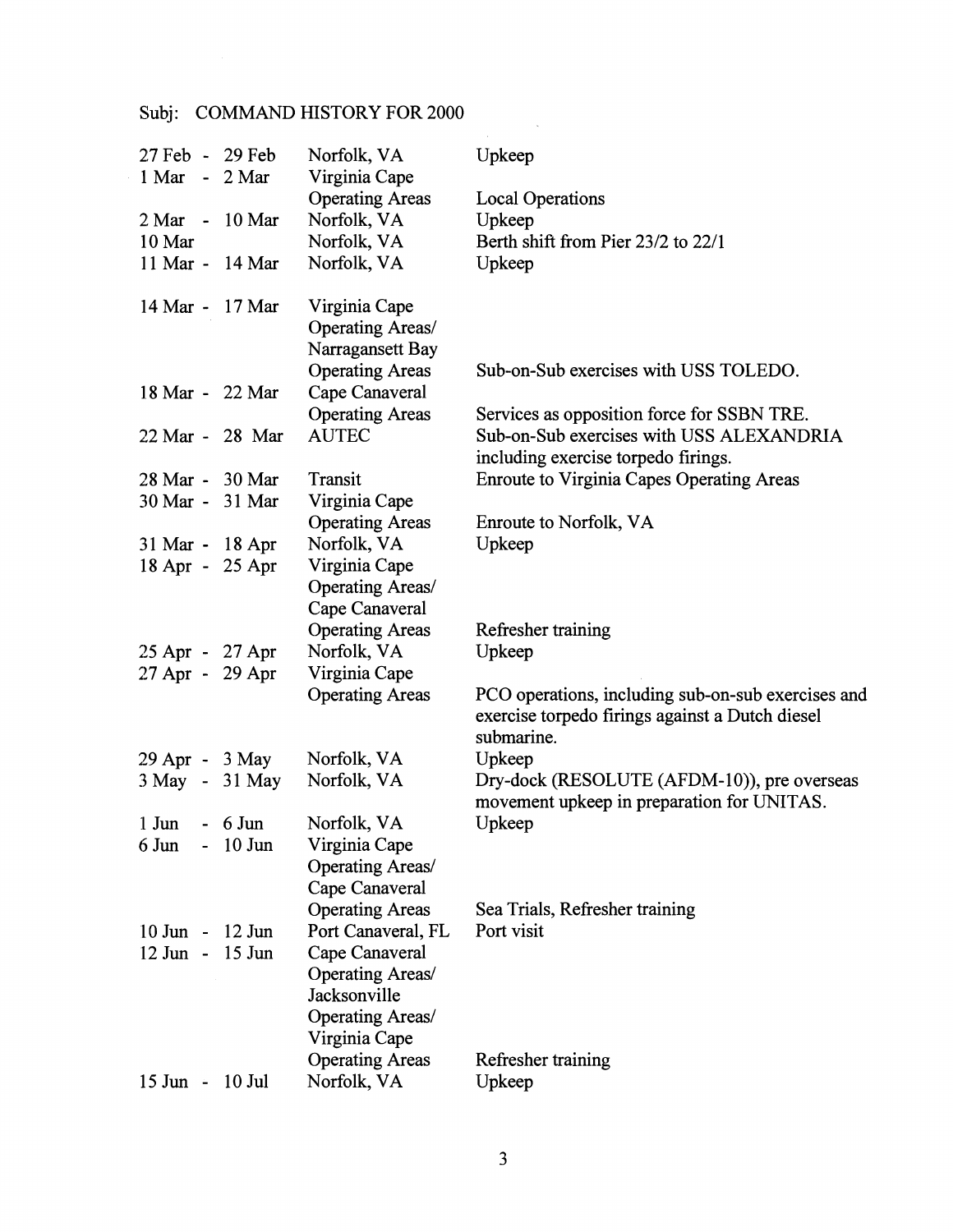$\bar{\mathcal{A}}_k$ 

| 10 Jul - 14 Jul                  |                     | Virginia Cape             |                                                             |
|----------------------------------|---------------------|---------------------------|-------------------------------------------------------------|
|                                  |                     | <b>Operating Areas</b>    | Local operations                                            |
| $14$ Jul                         | $-26$ Jul           | Norfolk, VA               | Upkeep                                                      |
| $26$ Jul                         | - 29 Jul            | Virginia Cape             |                                                             |
|                                  |                     | Operating Areas/          |                                                             |
|                                  |                     | Port Everglades           |                                                             |
|                                  |                     | <b>Operating Areas</b>    | Depart homeport for UNITAS South American.                  |
|                                  |                     |                           | Deployment. Transit enroute Port Everglades, FL.            |
| 29 Jul                           | $-1$ Aug            | Port Everglades, FL       | Port visit                                                  |
| 1 Aug                            |                     | Port Everglades           |                                                             |
|                                  |                     | <b>Operating Areas</b>    | VIP cruise with History Channel documentary                 |
|                                  |                     |                           | film crew.                                                  |
| 1 Aug - 2 Aug                    |                     | Port Everglades, FL       | Port visit                                                  |
| $2 \text{ Aug } - 3 \text{ Aug}$ |                     | Port Everglades           |                                                             |
|                                  |                     | <b>Operating Areas</b>    | VIP cruise, including VADM Grossenbacher and                |
|                                  |                     |                           | ABC news crew.                                              |
|                                  | 4 Aug - 13 Aug      | Port Everglades           |                                                             |
|                                  |                     | Operating Areas/          |                                                             |
|                                  |                     | Gulf of Mexico            | Transit enroute Panama Canal.                               |
| 13 Aug                           |                     | Panama Canal              | Transit of Panama Canal enroute Balboa, Panama              |
|                                  | 13 Aug - 17 Aug     | Balboa, Panama            | Port visit.                                                 |
|                                  | 17 Aug - 25 Aug     | Pacific Ocean             | Multinational ASW exercise including United                 |
|                                  |                     |                           | States, Ecuador, Colombia, and Peru.                        |
| $19$ Aug                         |                     | Ship Crossed the          |                                                             |
|                                  |                     | Equator                   | <b>Shellback Ceremony</b>                                   |
|                                  | 25 Aug - 27 Aug     | Callao, Peru              | Anchored. Conducted official calls and operational          |
|                                  |                     |                           | planning conferenced. Liberty for the crew in               |
|                                  |                     |                           | nearby Lima.                                                |
| 27 Aug - 1 Sep                   |                     | Peruvian Operating        | Multinational exercise including United States,             |
|                                  |                     | Areas                     | Ecuador, Colombia, and Peru. Missions included              |
|                                  |                     |                           | SUW, ASW, and Special Warfare. Specific                     |
|                                  |                     |                           | engagements included an encounter with an                   |
|                                  |                     |                           | Ecuadorian Type 209 submarine and insertion of a            |
|                                  |                     |                           | combined special warfare team of US and Peruvian            |
|                                  |                     |                           | SEALS.                                                      |
| $1$ Sep                          | $-4$ Sep            | Callao, Peru              | Anchored. Conducted Post-ex briefings and calls.            |
| 9 Sep                            | $-13$ Sep           | Transit                   | Enroute to Caldera Bay, Chile                               |
| 13 Sep                           |                     | Caldera Bay, Chile        | Operational planning conference aboard Chilean<br>flagship. |
| $13$ Sep -                       | $17$ Sep            | <b>Bilateral Exercise</b> | Conducted ASW and sub-on-sub exercises                      |
|                                  |                     |                           | with Chilean naval forces, including the type 209           |
|                                  |                     |                           | diesel submarine Thomson.                                   |
|                                  | $17$ Sep - $20$ Sep | Valparaiso, Chile         | Anchored. Operational planning conferences                  |
|                                  |                     |                           | and liberty. Heavy weather forced cancellation              |